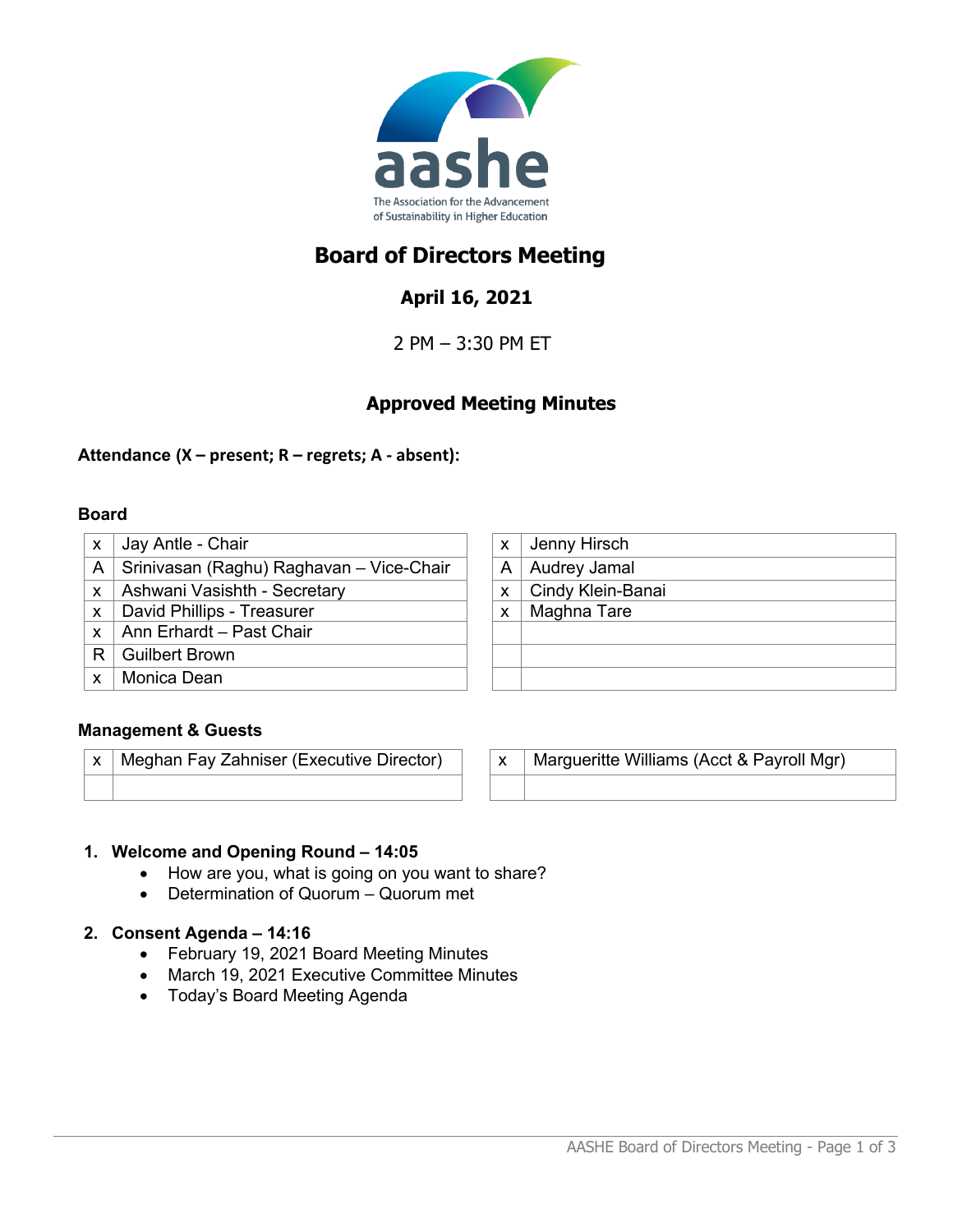#### **3. Executive Director Update - Meghan – 14:17**

- Q1 2021 Highlights
	- o Membership
		- § Members continue to express gratitude for extended grace period (because of Covid) and we are still having late renewals pay
		- Exceeding budget and have achieved 59.8% of our budgeted revenue
	- o Conference
		- Conference schedule has been finalized (timeline)
		- § Shorter days
		- Same number of breakouts
		- Signed contract with new virtual platform, Pheedloop
		- Working on sponsorship prospectus
		- Host sponsorship sign-up went live on website today
		- § Theme is "The Future is…"
	- o STARS
		- Sierra & Princeton Review submission deadline has past, now looking at submissions
		- Working with ACTS to recruit new members to STARS cohort
		- Subscriptions are doing well
	- o Education
		- Call for content was combined this year, conference and workshops with fewer submissions this year. Hard to say why there are fewer submissions.
		- Several virtual events / workshops planned this year
	- o Resources & Publications
		- § "Ditching Desktop Printers" has been released
		- Call for abstracts open for "Practical Approaches to Teaching Sustainability"
	- o 2021 AASHE Sustainability Awards
		- **■** Just launched promotion, submissions open
	- o Partnerships
		- Potential collaboration with SupplyShift
	- $\circ$  Hiring is open for three intern positions
- Comments & Questions:
	- o Some may have not realized call for content was asking for conference content as well.
	- o Speakers with RESJ focus this year?
	- o Some people missed deadline to submit content.
- Principles of Engagement
	- $\circ$  Need to take a step back and look at AASHE's values before redoing this. This aligns with one of the recommendations from 122 Consulting. Staff to review at Staff Retreat in June. Once values have been redefined then can redo Principles of Engagement.
- RESJ Action Plan
	- o Still working with 122 Consulting, hoping to have finalized in May. This will be looked at during Board Retreat. Staff have drafted a bunch of different goals. Board and Staff to work on how to implement it.